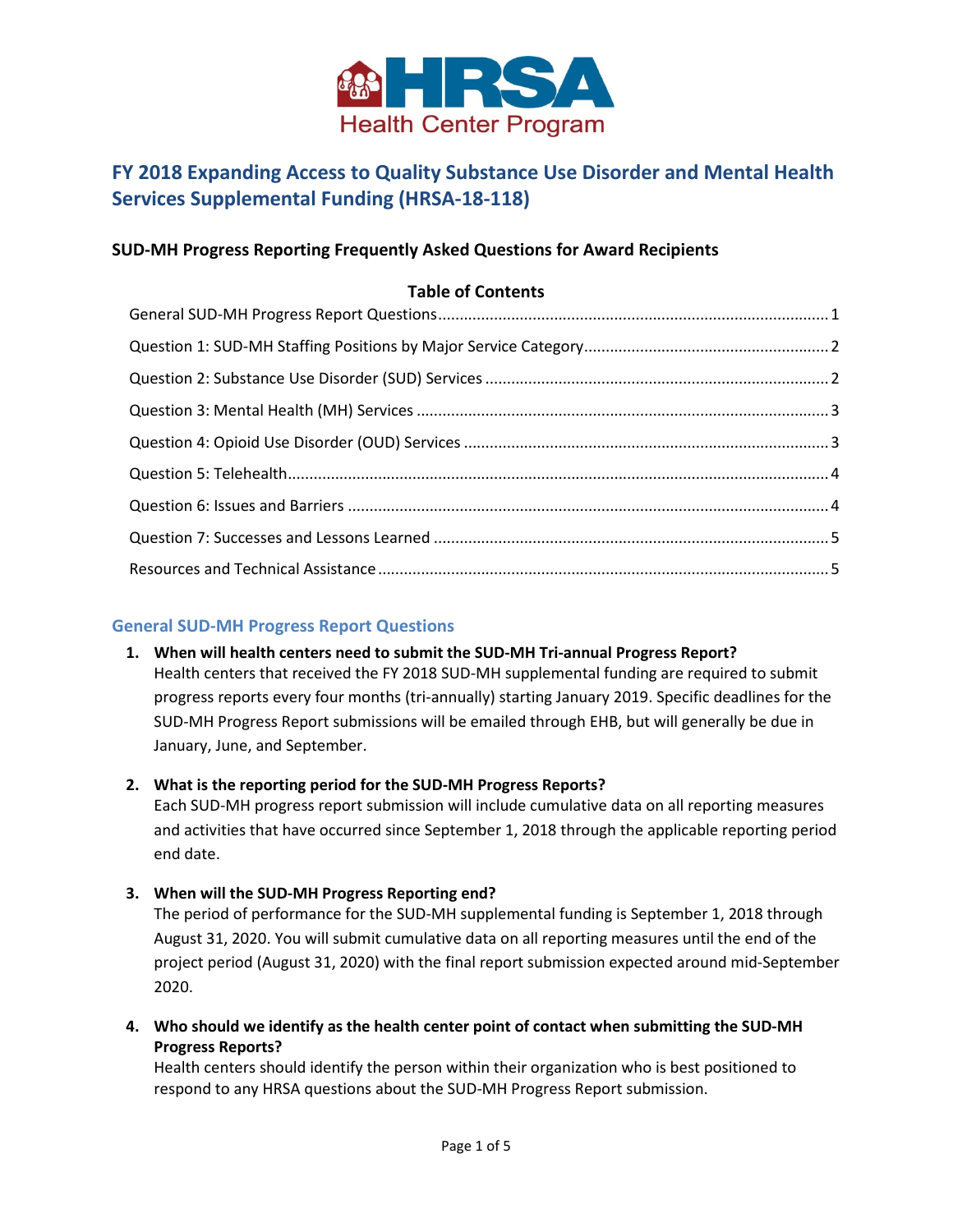

## <span id="page-1-0"></span>**Question 1: SUD-MH Staffing Positions by Major Service Category**

- **5. What do we need to report regarding the FTEs hired and/or contracted with this funding?** You must enter the number of FTEs (by major service category) that are hired and/or contracted by your health center to expand access to integrated SUD and/or MH services. Please report **only** the FTEs that are supported with the SUD-MH supplemental funding since 9/1/2018 to the end of the current reporting period. The types of providers that can be hired and/contracted to meet the 1.0 FTE requirements align with the positions and service categories within the Staffing Impact Form that was completed with the SUD-MH application. The position descriptions are available in Table 5: Staffing and Utilization within the [2018 UDS Manual.](https://bphc.hrsa.gov/datareporting/reporting/2018-uds-reporting-manual.pdf)
- **6. What happens if we do not add at least 1.0 FTE within the first eight months?**

HRSA may not award year 2 SUD-MH funding if you fail to add at least 1.0 FTE personnel who will expand access to SUD and/or mental health services within 8 months of award (by May 18, 2019). As a reminder, the types of providers that can be hired and/contracted to meet the 1.0 FTE requirements align with the positions and service categories within the Staffing Impact Form that was completed with the SUD-MH application.

**7. We hired a 1.0 FTE clinical social worker and increased a 0.5 FTE case manager to full-time using SUD-MH funding. How do we report this?**

You would enter 1.0 FTE under clinical social worker and 0.5 FTE under case manager, since you are utilizing the SUD-MH funding to support those personnel. You would enter this information under the "Hired" column.

**8. We hired a 1.0 Substance Use Disorder provider and contracted with a 0.5 FTE General Practice Physician within the first four-month reporting period (Sept 1 – Dec 31). We then lost the 0.5 FTE General Practice Physician within the second four-month reporting period (Jan 1- Apr 30). Both personnel were supported by the SUD-MH supplemental funding. How should we report this?**

In the first tri-annual report, you would enter 1.0 FTE "Hired" under the Substance Use Disorder provider in the *Behavioral Health (SUD and MH)* service category, and 0.5 FTE "Contracted" under the General Practitioner provider in the *Physician* service category. In the second tri-annual report, you would continue to enter 1.0 FTE "Hired" under the Substance Use Disorder provider in the *Behavioral Health (SUD and MH)* service category, but would now enter 0.0 FTE "Contracted" under the General Practitioner provider in the *Physician* service category.

## <span id="page-1-1"></span>**Question 2: Substance Use Disorder (SUD) Services**

**9. What should be reported under the number of unduplicated patients receiving SUD services?** You must report the total cumulative number of unduplicated patients receiving SUD services at the health center, regardless of funding source from September 1, 2018 through the end of the reporting period. This measure should reflect your overall health center effort in providing SUD and not just the activities associated with the SUD-MH funding. This measure aligns with *UDS Table 5: Staffing and Utilization* in the [2018 UDS Manual.](https://bphc.hrsa.gov/datareporting/reporting/2018-uds-reporting-manual.pdf)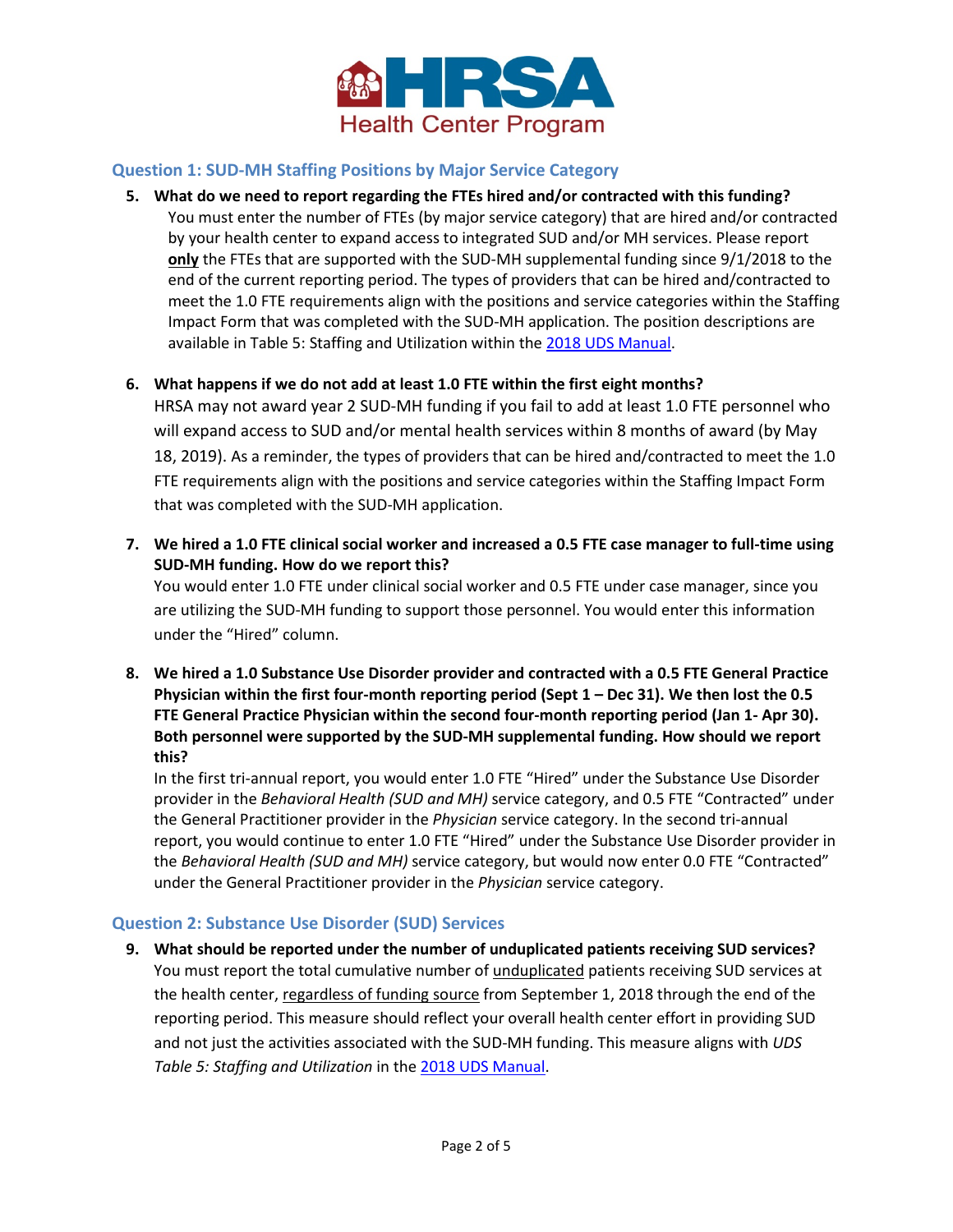

# **10. NEW - Do we report all SUD related encounters/visits for patients, including non-billable encounters?**

The progress report is aligned with the data collection and reporting criteria for UDS. Please refer to the [2018 UDS Manual](https://bphc.hrsa.gov/sites/default/files/bphc/datareporting/reporting/2018-uds-reporting-manual.pdf) for specific details on how to report on the SUD-MH progress report measures.

# <span id="page-2-0"></span>**Question 3: Mental Health (MH) Services**

- **11. What should be reported under the number of unduplicated patients receiving MH services?** You must report the total cumulative number of unduplicated patients receiving MH services at the health center, regardless of funding source from September 1, 2018 through the end of the reporting period. This measure should reflect your overall health center effort in providing mental health services and not just the activities associated with the SUD-MH funding. This measure aligns with *UDS Table 5: Staffing and Utilization* in the [2018 UDS Manual.](https://bphc.hrsa.gov/datareporting/reporting/2018-uds-reporting-manual.pdf)
- **12. What should be reported under the number of unduplicated patients who received SBIRT (Screening, Brief Intervention, and Referral to Treatment services)?**

You must report the total cumulative number of unduplicated patients who received SBIRT for SUD and/or mental health services regardless of funding source from September 1, 2018 through the end of the reporting period. This measure should reflect your overall health center effort in providing SUD and/or mental health services and not just the activities associated with the SUD-MH funding. Table 6A (starting on page 22 of the 2018 UDS Manual) presents the name and applicable diagnostic and/or procedure codes for these services. This measure aligns with Table 6A: Selected Diagnoses and Services Rendered (Line 26b) in the [2018 UDS Manual.](https://bphc.hrsa.gov/datareporting/reporting/2018-uds-reporting-manual.pdf)

**13. What should be reported in the number of patients aged 12 years and older who were screened for depression with a follow-up plan documented on the date of the positive screen?** Please report the total cumulative number of patients aged 12 years and older who were screened for depression with a follow-up plan documented on the date of the positive screen, regardless of funding source from September 1, 2018 through the end of the reporting period. Again, this measure should reflect your overall health center effort in providing SUD and/or mental health services. This measure aligns with Table 6B: Quality of Care Measures under *Preventive Care and Screening: Screening for Depression and Follow-up Plan* (Line 21). Please refer to page 95 for the description for this measure; and page 101 for Table 6B in th[e 2018 UDS Manual](https://bphc.hrsa.gov/datareporting/reporting/2018-uds-reporting-manual.pdf) for more information.

## <span id="page-2-1"></span>**Question 4: Opioid Use Disorder (OUD) Services**

**14. What should be reported under the number of patients receiving medication-assisted treatment (MAT) services?**

You will enter the total cumulative number of patients who received MAT for opioid use disorder from a physician, certified nurse practitioner, or physician assistant with a DATA waiver working on behalf of the health center. Report all patients receiving MAT, regardless of whether these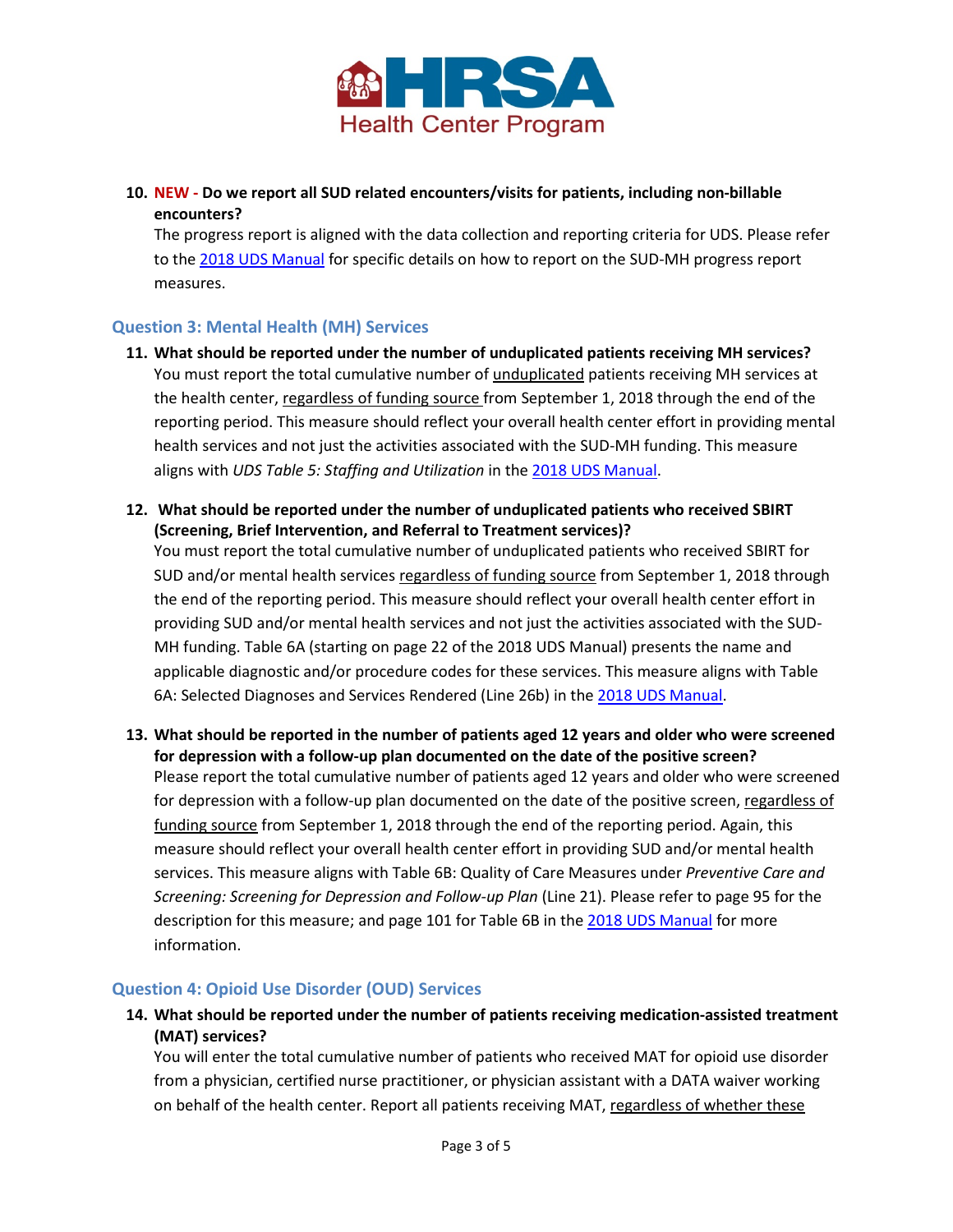

activities are supported by the SUD-MH funding from September 1, 2018 through the end of the reporting period. If you are receiving SUD-MH funding for MAT services, you must enter data here. This measure aligns with the UDS Table, *Other Data Elements* (Question 1b) in the [2018 UDS](https://bphc.hrsa.gov/datareporting/reporting/2018-uds-reporting-manual.pdf)  [Manual.](https://bphc.hrsa.gov/datareporting/reporting/2018-uds-reporting-manual.pdf) If you are not providing MAT for OUD, you can enter a "zero" for this data point.

## **15. NEW - How should I report patients that receive MAT services for OUD that does not require a DATA waiver to prescribe?**

You can include the number of patients receiving medication-assisted treatment that do not require a DATA waiver in Question 2: Substance Use Disorder Services. Specifically, Question 2a asks for total unduplicated patients receiving substance use disorder (SUD) services. Question 4a specifically captures the total cumulative number of patients who received MAT for opioid use disorder from a physician, certified nurse practitioner, or physician assistant with a DATA waiver working on behalf of the health center.

**16. What will I enter for the number of providers with a DATA waiver for opioid use disorder medication-assisted treatment (MAT)?**

You will enter the total cumulative number of providers (a physician, certified nurse practitioner, or physician assistant) with a Drug Addiction Act of 2000 (DATA) waiver working on behalf of the health center, regardless of whether the providers are supported by the SUD-MH funding from September 1, 2018 through the end of the reporting period. **NEW:** This number should reflect the number of providers that have the DATA waiver as of the end of the reporting period. If you are receiving SUD-MH funding for MAT services, you must enter data here. This measure aligns with the UDS Table, Other Data Elements (Question 1a) in the [2018 UDS Manual.](https://bphc.hrsa.gov/datareporting/reporting/2018-uds-reporting-manual.pdf) If you are not providing MAT for OUD, you can enter a "zero" for this question.

## <span id="page-3-0"></span>**Question 5: Telehealth**

## **17. How do I respond to the questions about telehealth?**

Indicate whether or not your health center is using telehealth to expand access to integrated SUD and/or MH services, regardless of whether these activities are supported by the SUD-MH funding. This measure aligns with the UDS Table, Other Data Elements (Question 2a3).

#### <span id="page-3-1"></span>**Question 6: Issues and Barriers**

#### **18. What should I report under the Issues and Barriers section?**

We are interested in understanding any new or ongoing issues and barriers that you have encountered in implementing the activities supported with the SUD-MH funding since your most recent report. Please describe those challenges that you experienced over the past four months. Topics can include but are not limited to: workforce development activities; expansion and implementation of SUD and/or MH services including OUD services; operational activities; etc. You are required to enter a minimum of 500 characters and up to 2,500 characters or equivalent to one page.